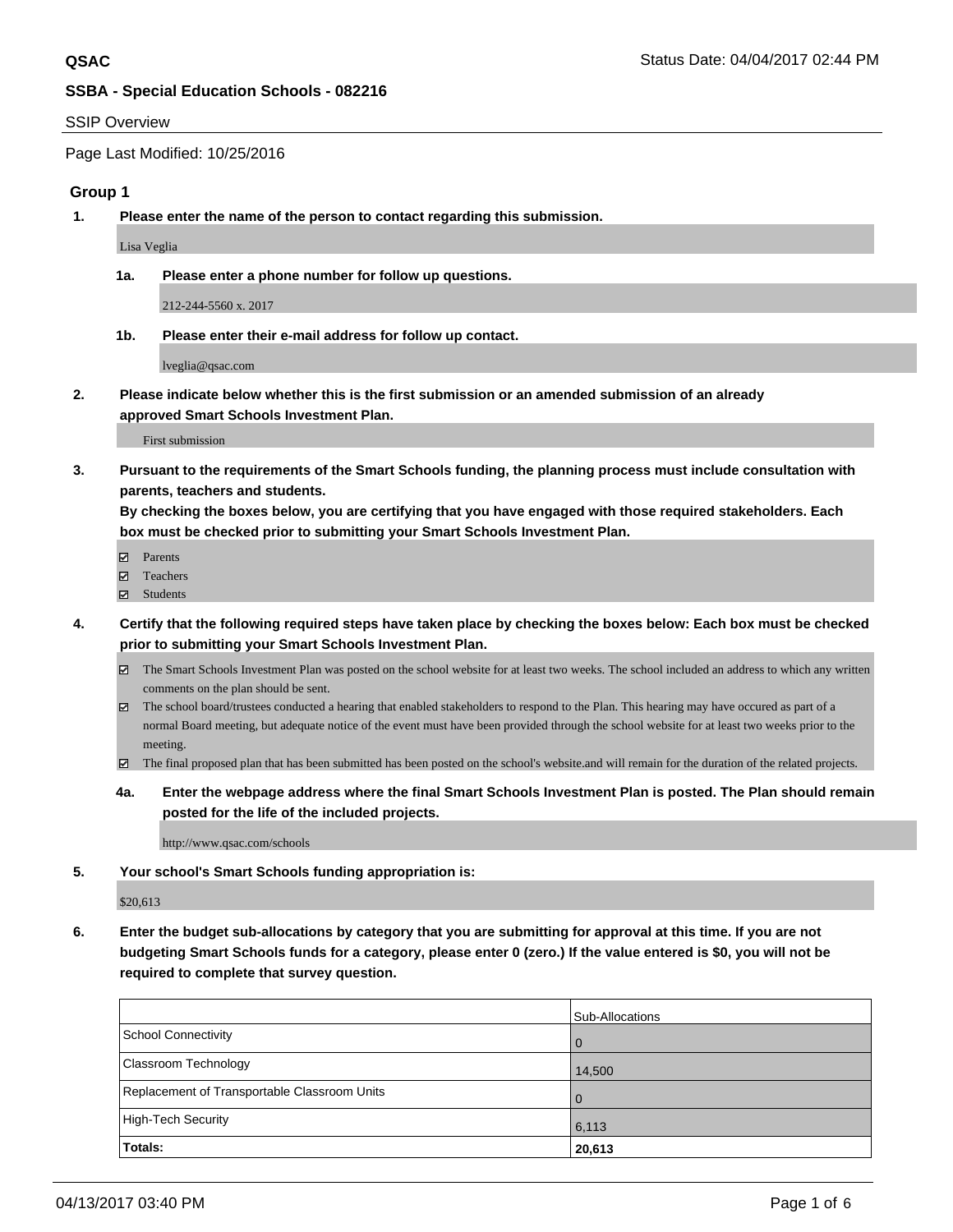## School Connectivity

Page Last Modified: 10/25/2016

# **Group 1**

**1. Describe how you intend to use Smart Schools funds for high-speed broadband and/or wireless connectivity projects in school buildings.**

N/A

**2. Describe how the school plans to use digital connectivity and technology to improve teaching and learning.**

 $N/A$ 

**3. Does your School Connectivity project require new construction or substantially altered space and result in capitalized cost in excess of \$100,000?**

(No Response)

**4. If you are submitting an allocation for School Connectivity complete this table.**

**Note that the calculated Total at the bottom of the table must equal the Total allocation for this category that you entered in the SSIP Overview overall budget.** 

|                                            | Sub-Allocation |
|--------------------------------------------|----------------|
| Network/Access Costs                       | (No Response)  |
| Outside Plant Costs                        | (No Response)  |
| School Internal Connections and Components | (No Response)  |
| <b>Professional Services</b>               | (No Response)  |
| Testing                                    | (No Response)  |
| <b>Other Upfront Costs</b>                 | (No Response)  |
| <b>Other Costs</b>                         | (No Response)  |
| Totals:                                    | 0              |

**5. Please detail the type, quantity, per unit cost and total cost of the eligible items under each sub-category. This is especially important for any expenditures listed under the "Other" category. All expenditures must be eligible for tax-exempt financing to be reimbursed with Smart Schools funds. Sufficient detail must be provided so that we can verify this is the case. If you have any questions, please contact us directly through smartschools@nysed.gov. Add rows under each sub-category for additional items, as needed.**

| Select the allowable expenditure | Item to be purchased | Quantity      | Cost per Item | Total Cost    |
|----------------------------------|----------------------|---------------|---------------|---------------|
| type.                            |                      |               |               |               |
| Repeat to add another item under |                      |               |               |               |
| each type.                       |                      |               |               |               |
| (No Response)                    | (No Response)        | (No Response) | (No Response) | (No Response) |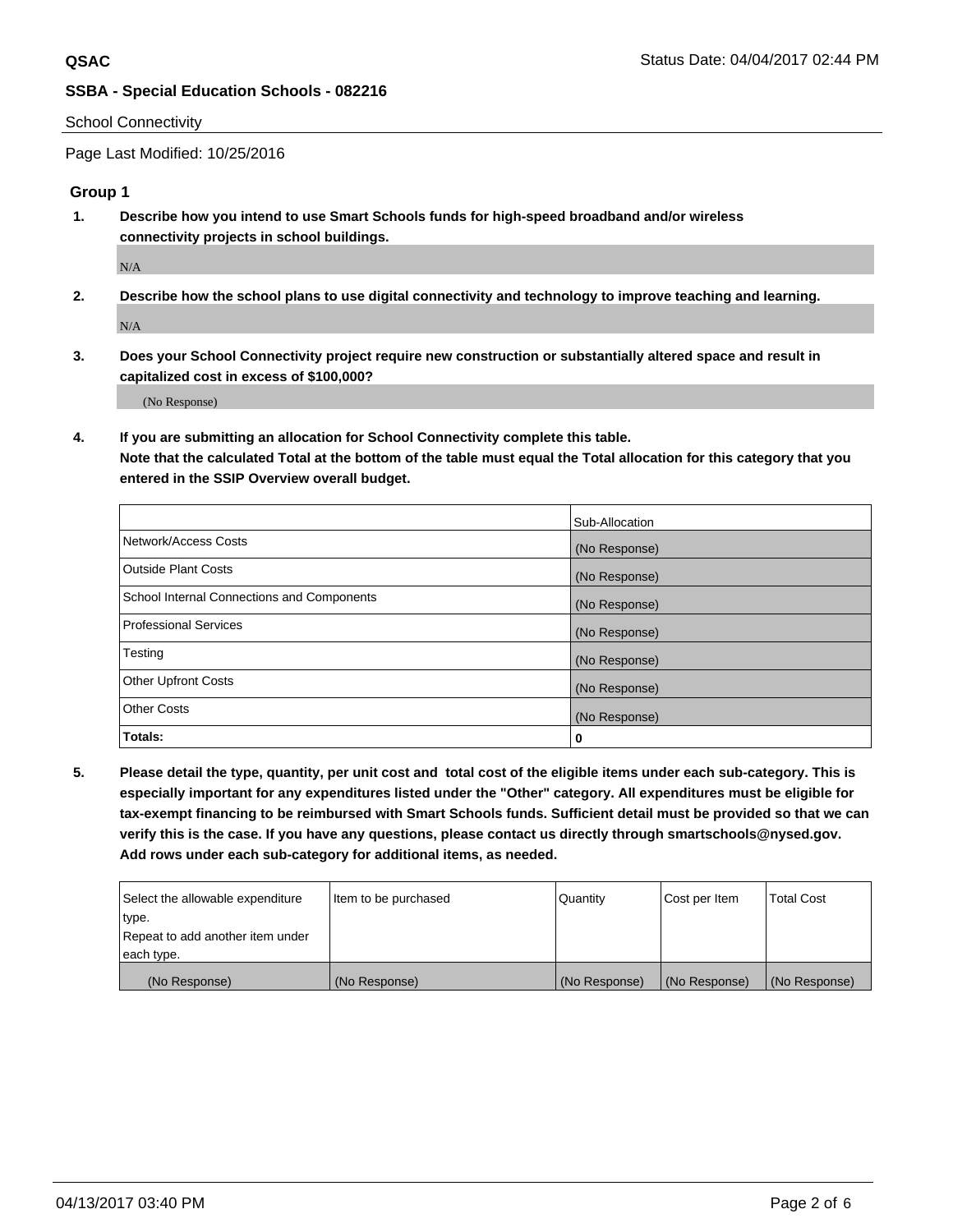#### Classroom Learning Technology Equipment (Devices)

Page Last Modified: 10/25/2016

# **Group 1**

#### **1. Describe the devices you intend to purchase and their compatibility with existing or planned platforms or systems.**

The QSAC Day School is an intensive educational program for school age children with autism. The goal at the QSAC Day School is to provide students with a highly structured, intensive learning environment, which includes instruction using the principles of Applied Behavior Analysis (ABA). We utilize the most innovative behavior interventions to teach academic, communication, social, self help, and vocational skills. Our goal is to enhance our students' level of functioning and prepare them to learn in a less restrictive environment, as well as provide them with the skills necessary to live more independent lives as adults.

The QSAC School is expanding our 853 school age program for students with autism into the borough of the Bronx in school year 2016-2017, which is well known to be an underserved region of New York City for children with special needs. The additional site will educate a minimum of 92 children on the autism spectrum in 13 classrooms, 8 classrooms with 6:1:3 class-size ratios, 3 classrooms with 8:1:2 class-size ratios, and 2 classrooms with 10:1:2 class-size ratios.

#### Computers

Our current Day School in Whitestone has computers in every classroom and our students benefit greatly from them. The QSAC School would like to use part of the Smart School Bond Act funding to purchase 20 computers for the new site so students attending the Bronx school would have the same access to computers.

#### Wall Mounted Speakers

QSAC School would also like to request funding for 25 speakers to be used in the Bronx school building, similar to the ones used in the Whitestone school location.

## **2. Describe how the proposed technology purchases will improve teaching and learning inside or outside of the classroom.**

#### **Computers**

We integrate computer-based technologies into our daily curriculum, allowing students to be familiarized with current technology.

Students attending the QSAC Day School in Bronx will utilize computers to access instructional materials via the internet and the use of educational software. One example of curriculum that will be used is Smart notebook technology. This program, accessed and delivered via PC/internet, is used to develop and implement daily student schedules as well as group instruction (math/vocational/prevocational training, ELA, Social Studies/science etc). Lessons can be customized to meet individual as well as small and large group for instructional needs.

Computers are a part of most people's lives and our students are no different. By having access to PCs our students have access that more closely reflects what their typically developing peers in a community school have access to. PCs are used to learn to type, read, create organizational systems, access online learning materials as well as develop leisure skills.

#### Wall Mounted Speakers

These speakers would help facilitate communication throughout the building and into the classrooms. The new school does not currently have a speaker system.

The school-wide speaker system will ensure communication of daily learning activities and schedule; student assembly for events, and instructions during emergencies. Additionally, some students will provide relevant school-wide announcements to their peers as part of their student learning experiences and instructional lessons.

**3. To ensure the sustainability of technology purchases made with Smart Schools funds, schools must have a plan to maintain and support technology purchases reimbursed with Smart Schools funds. This sustainability plan should support recurring costs of use that are ineligible for Smart Schools funding such as device maintenance, technical support, Internet and wireless fees, maintenance of hotspots, staff professional development, building maintenance and the replacement of incidental items.**

By checking this box, you certify that the school has a sustainability plan as described above.

**4. Schools must ensure that devices purchased with Smart Schools funds will be distributed, prepared for use, maintained and supported appropriately. Schools must maintain detailed device inventories in accordance with generally accepted accounting principles.**

By checking this box, you certify that the school has a distribution and inventory management plan and system in place.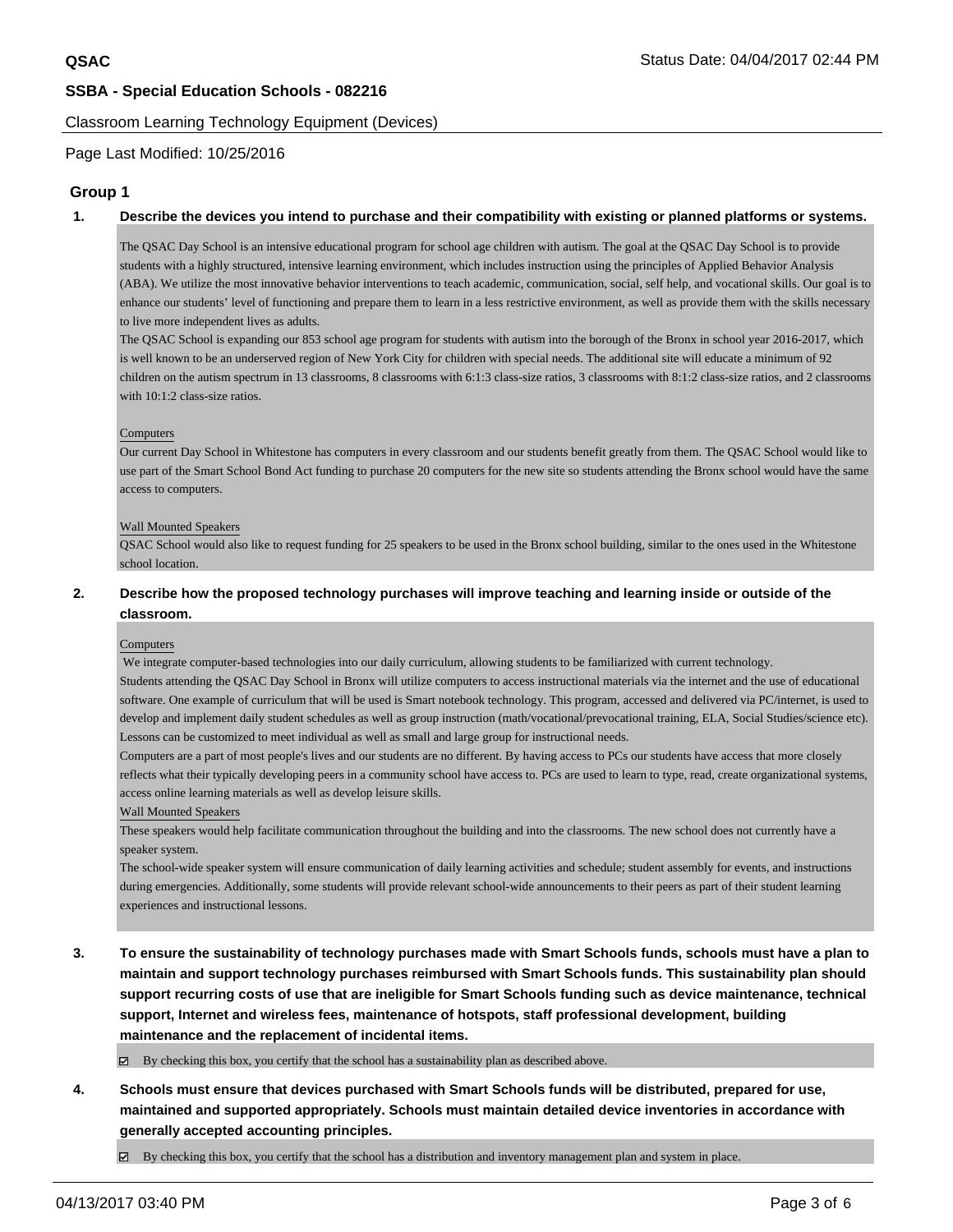#### Classroom Learning Technology Equipment (Devices)

Page Last Modified: 10/25/2016

**5. Schools must contact the SUNY/CUNY teacher preparation program that supplies the largest number of the its new teachers to request advice on innovative uses and best practices at the intersection of pedagogy and educational technology.**

By checking this box, you certify that you have contacted the SUNY/CUNY teacher preparation program that supplies the largest number of your new teachers to request advice on these issues.

**5a. Please enter the name of the SUNY or CUNY Institution that you contacted.**

Queens College

**5b. Enter the primary Institution phone number.**

718-997-5000

**5c. Enter the name of the contact person with whom you consulted and/or will be collaborating with on innovative uses of technology and best practices.**

Lenwood Gibson, Jr.

**6. If you are submitting an allocation for Classroom Educational Technology, complete this table. Note that the calculated Total at the bottom of the table must equal the Total allocation for this category that you entered in the SSIP Overview overall budget.**

|                          | Sub-Allocation |
|--------------------------|----------------|
| Interactive Whiteboards  | l 0            |
| Computer Servers         | $\overline{0}$ |
| <b>Desktop Computers</b> | 12,000         |
| Laptop Computers         | l 0            |
| <b>Tablet Computers</b>  | l 0            |
| <b>Other Costs</b>       | 2,500          |
| Totals:                  | 14,500         |

**7. Please detail the type, quantity, per unit cost and total cost of the eligible items under each sub-category. This is especially important for any expenditures listed under the "Other" category. All expenditures must be capital bond eligible to be reimbursed with Smart Schools funds. If you have any questions, please contact us directly through smartschools@nysed.gov.**

**Add rows under each sub-category for additional items, as needed.**

| Select the allowable expenditure | Item to be purchased          | Quantity | Cost per Item | <b>Total Cost</b> |
|----------------------------------|-------------------------------|----------|---------------|-------------------|
| type.                            |                               |          |               |                   |
| Repeat to add another item under |                               |          |               |                   |
| each type.                       |                               |          |               |                   |
| <b>Desktop Computers</b>         | <b>Dell Desktop Computers</b> | 20       | 600           | 12.000            |
| <b>Other Costs</b>               | <b>Wall Mounted Speakers</b>  | 25       | 100           | 2,500             |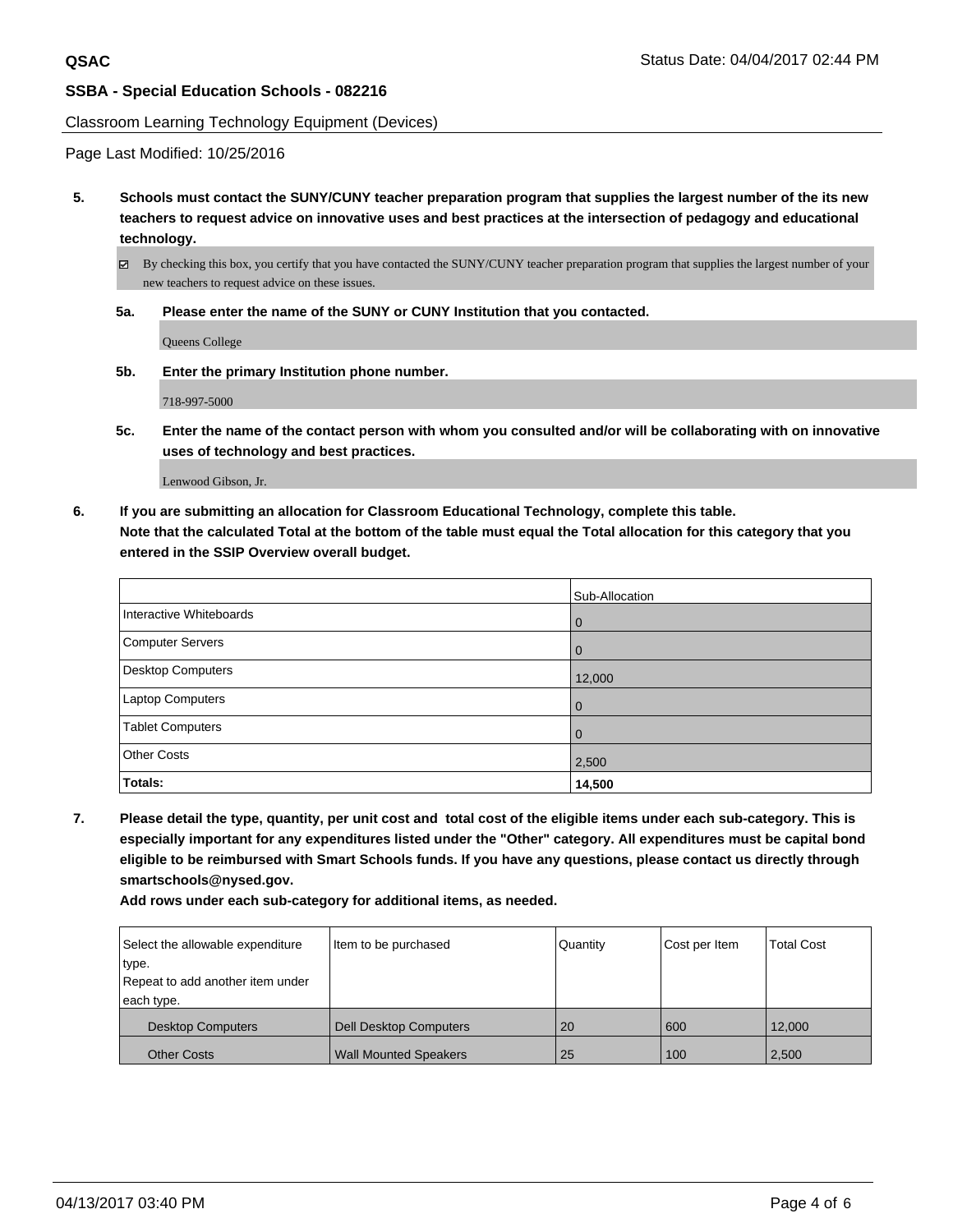Replace/Modernize Transportable Classrooms

Page Last Modified: 10/25/2016

## **Group 1**

**1. Describe the school's plan to construct, enhance or modernize education facilities to provide high-quality instructional space by replacing transportable classrooms.**

N/A

**2. Does your Classroom Trailer project require new construction or substantially altered space and result in capitalized cost in excess of \$100,000?**

(No Response)

**3. If you have made an allocation for Replace Transportable Classrooms, complete this table. Note that the calculated Total at the bottom of the table must equal the Total allocation for this category that you entered in the SSIP Overview overall budget.**

|                                                | Sub-Allocation |
|------------------------------------------------|----------------|
| Construct New Instructional Space              | (No Response)  |
| Enhance/Modernize Existing Instructional Space | (No Response)  |
| <b>Other Costs</b>                             | (No Response)  |
| <b>Totals:</b>                                 |                |

**4. Please detail the type, quantity, per unit cost and total cost of the eligible items under each sub-category. This is especially important for any expenditures listed under the "Other" category. All expenditures must be capital bond eligible to be reimbursed with Smart Schools funds. If you have any questions, please contact us directly through smartschools@nysed.gov.**

**Add rows under each sub-category for additional items, as needed.**

| Select the allowable expenditure | Item to be purchased | Quantity      | Cost per Item | <b>Total Cost</b> |
|----------------------------------|----------------------|---------------|---------------|-------------------|
| type.                            |                      |               |               |                   |
| Repeat to add another item under |                      |               |               |                   |
| each type.                       |                      |               |               |                   |
| (No Response)                    | (No Response)        | (No Response) | (No Response) | (No Response)     |